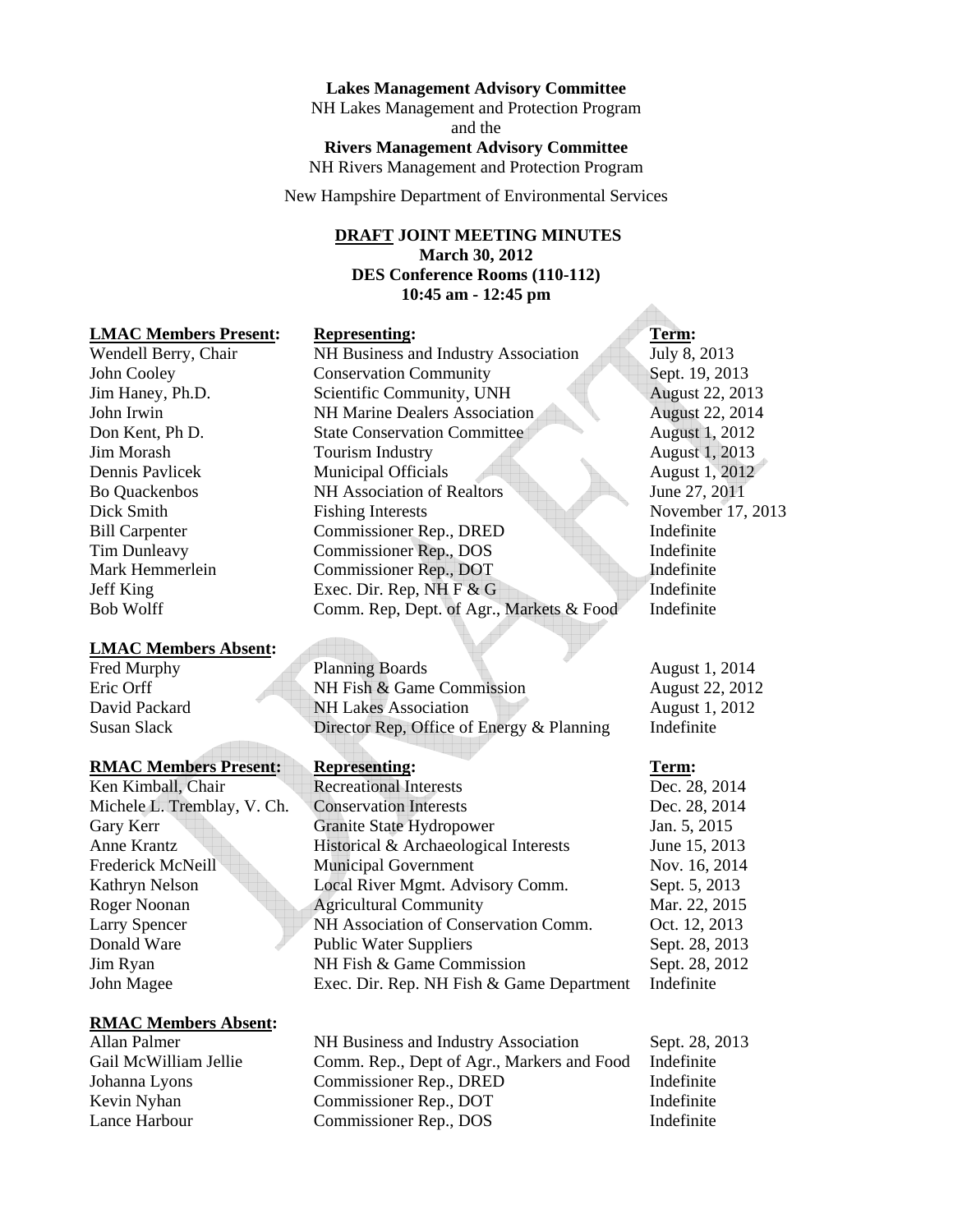# **Staff Present**

| Jacquie Colburn  | Rivers and Lakes Coordinator, WMB   |
|------------------|-------------------------------------|
| Wayne Ives       | NHDES Instream Flow Specialist, WMB |
| Tara Johnson     | Asst. Planner, WMB                  |
| Carolyn Guerdet  | Admin. Asst., Water Division        |
| <b>Ted Diers</b> | Administrator, WMB                  |
| <b>Guests</b>    |                                     |

| Tom O'Brien      | Director, NH Lakes Association |
|------------------|--------------------------------|
| Larry Sunderland | Former member of the LMAC      |

## **I. Introductions/Minutes/Committee Business**

1) Acceptance of the Joint LMAC and RMAC January Meeting Minutes The joint meeting was called to order by Ken Kimball, RMAC Chair, at 10:55 am. All present introduced themselves.

# ¾ *Motion to accept January 6, 2012 Joint Meeting Minutes made by Michele Tremblay, second by Jim Ryan. Motion passed unanimously.*

## 2) RMPP and LMPP Program Updates

Jacquie reported on staffing changes - Tara Johnson is leaving April 5<sup>th</sup>. When her workload permits, the Drinking Water Ground Water Bureau will allow Jenn Rowden to help one day per week through September.

Jacquie explained that the Executive Council has requested all G&C appointed committees to fill out a 5 page survey questionnaire.

Jacquie informed the committees that the amount of her time directed to Tropical Storm Irene/PIRRT has declined. However, she and other PIRRT members will host 3 public information meetings in North Conway, Gorham, and Lincoln during the month of April.

On April 18<sup>th</sup> the Suncook River Nomination public meeting will be held in Epsom.

# **II. Shared Committee Interests** Ken Kimball, RMAC Chair

1) Watershed Management Bureau Update

Ted Diers spoke about Bureau resources, what the Bureau has for staff, possible changes to be made and looking at how and why we do what we do. The Bureau's work falls into these major categories:

Monitoring/Assessment Planning **Outreach** Restoration/Protection Regulation

Regarding these core functions, a big piece is providing data as to the status of the states' waters. Maintaining and protecting water quality and habitat hinge on having good data. This is not well understood by the general public as to the importance of this data. Now, we are focusing on all monitoring & assessment programs. What are they trying to do – trend data, waterbody data, and probabilistic assessments? The question we are asking ourselves is do we have to do this? What state and federal laws require these activities? Of the 20 monitoring efforts within the bureau, we may do less of some and make others more efficient.

New efforts include: 1) Confirmation monitoring for 305b/303d list. We need to have enough data to say a waterbody is impaired; take it off the list or confirm that it should be on the list. A lot of work on